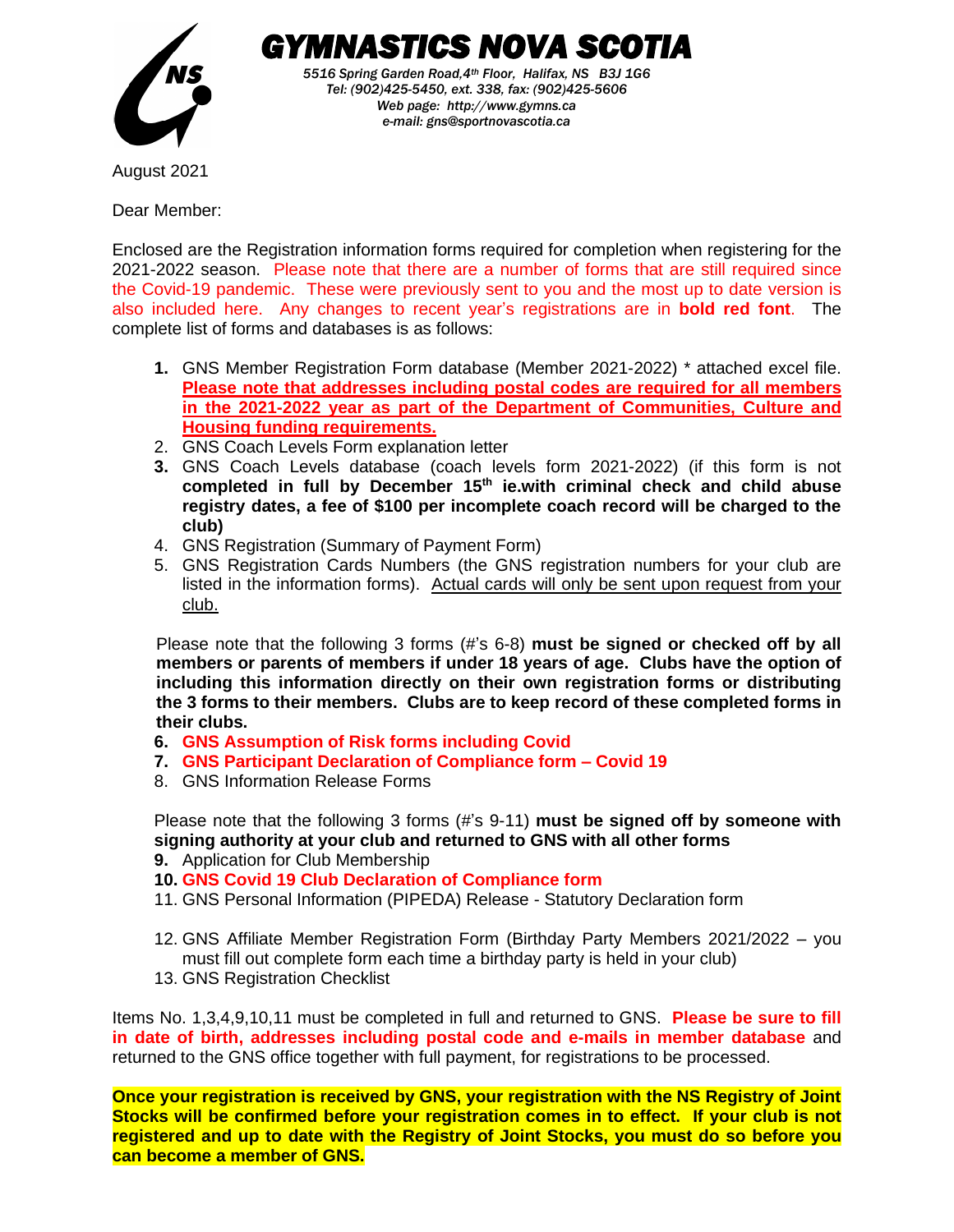#### **Please remember that it is the club's responsibility to read ALL registration information carefully.**

If there are any questions, please contact me as soon as possible, at **(902) 425-5450, ext. 338.**

Sincerely,

Angela Gallant Executive Director

# *REGISTRATION INFORMATION 2021 -- 2022*

# *GENERAL*

- *1) The registration year for all membership categories is September 1, 2021 to August 31, 2022. It is in the best interest of your Club to register early in the season so that you will receive information and insurance coverage for the entire year.*
- *2) The initial registration of Clubs, coaches, athletes and other members must be completed by October 15, 2021.*
- *3) Registration of clubs and individuals with the GNS is necessary for insurance coverage of club officers, employees and individual members.*
- *4) Registration is also required for:*
	- *i) participation in GNS sanctioned competitions;*
	- *ii) attendance at coaching and judging clinics offered by GNS; and*
	- *iii) eligibility to hold elected positions on the Board of Directors or various committees of GNS*
- *5) A late fee of \$100.00 will be charged to any club whose registration is received later than October 15, 2021. After this time, a further \$50 per month will be added to the late fee. \*\*Existing clubs may not register after December 31st, 2021.*
- *6) Clubs are responsible for ensuring that criminal checks and child abuse registry forms are up to date. Must be completed and sent with club registration.*

 *Final deadline for this complete coach information is December 15th or an additional fee of \$100.00/coach will be applied to club's registration. Coaches still have to submit proof of request or actual forms if they are applying for Team Travel positions in the spring.*

# *CATEGORIES -- FEE STRUCTURE 2021 - 2022*

| Active GNS Club Fee for clubs not using music (\$200)<br>(All Gymnastics Canada clubs must pay \$50 RESound fee)                       | - \$250.00 per club   |
|----------------------------------------------------------------------------------------------------------------------------------------|-----------------------|
| Active Club Fee for GNS clubs (\$200) using music add SOCAN Fee - (\$84.43)<br>(All Gymnastics Canada clubs must pay \$50 RESound fee) | $-$ \$334.43 per club |
| <b>Associate Club Fee</b>                                                                                                              | - \$100.00 per club   |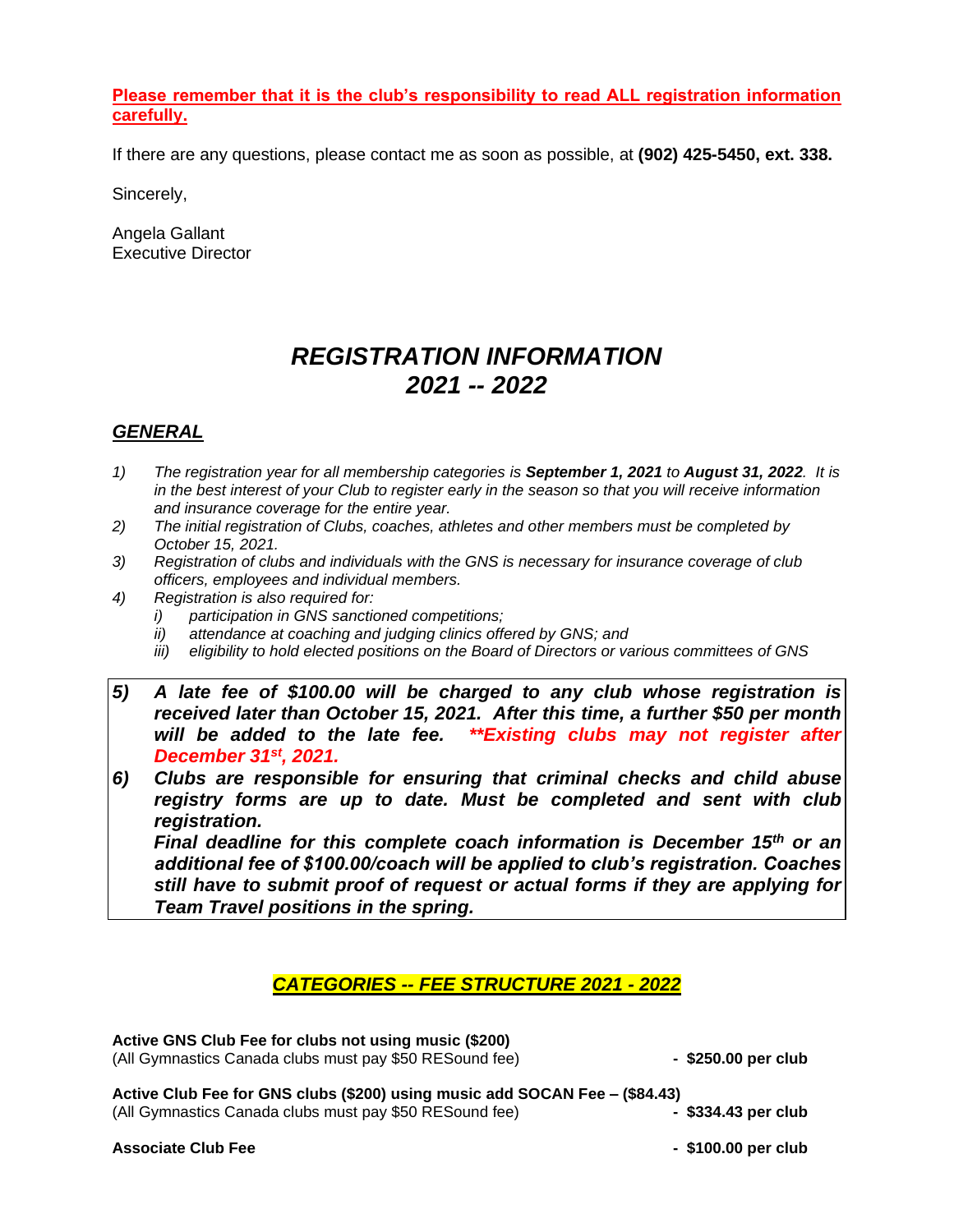# *CATEGORIES -- FEE STRUCTURE 2021 – 2022 (con't)*

Pre-School Gymnasts/Trampolinists **- \$ 39.00 per athlete** Recreational Gymnasts/Trampolinists<br>Recreational Coaches Competitive Gymnasts/Trampolinists - **\$ 79.00 per athlete** Competitive Coaches<br>Judges Judges - **\$ 49.00 per judge** Affiliate Members (Birthday parties)

- 
- 
- 
- Recreational Coaches **- \$ 39.00 per coach**
- 
- 
- 
- Other Members **\$ 27.00 per member**

# *ACTIVE MEMBERSHIP*

- *1) Club membership will be \$250.00 or \$334.43 per club. The GNS Club membership fee is \$200 per club. All Gymnastics Canada Clubs must now also pay a ReSound fee of \$50 per year making the minimum club fee total \$250. Clubs using music must also pay a SOCAN (Society of Composers, Authors and Music Publishers of Canada) fee with their registration so this registration with the ReSound totals \$334.43 per year. Club registration entitles the club to receive regular information on routines, courses, clinics, etc.,*
- *and technical assistance.*
- *2) All recreational athletes, including pre-school participants, will pay a \$39.00 fee. 3) Recreational coaches will pay a \$39.00 fee and for this they will be informed of clinics, courses, camps, etc., through their club.*
- *4) Competitive athletes will pay a \$79.00 fee and coaches and judges a \$49.00 fee. This entitles them to participate in Gymnastics Nova Scotia sanctioned events. This is a full membership in both Gymnastics Nova Scotia (GNS) and Gymnastics Canada (GymCan).*

*All coaches, judges and competitive athletes must be registered with the Association by October 15, 2021 if they wish to participate in any GNS sanctioned events held after that date.*

*5) Other members, such as individual club executives and interested persons may join and will pay a \$27.00 fee per person.*

## *ASSOCIATE MEMBERSHIP*

- *1) Associate Membership for schools, community recreation departments, daycare centres, services agencies (i.e. YM - YWCA, Boys and Girls Clubs, etc.) and related agencies is \$100.00. This entitles the individual/group to receive information on routines, courses, clinics, etc. and other technical assistance.*
- *2) Since individual athletes/members are not registered, liability insurance and sport accident insurance is not provided.*

## *AFFILIATE MEMBERSHIP*

- *1) Affiliate Membership for birthday party participants is a one-time payment of \$1.00 per participant.*
- *2) The Club is covered for liability in case of an accident however the individual participant cannot claim sport accident insurance.*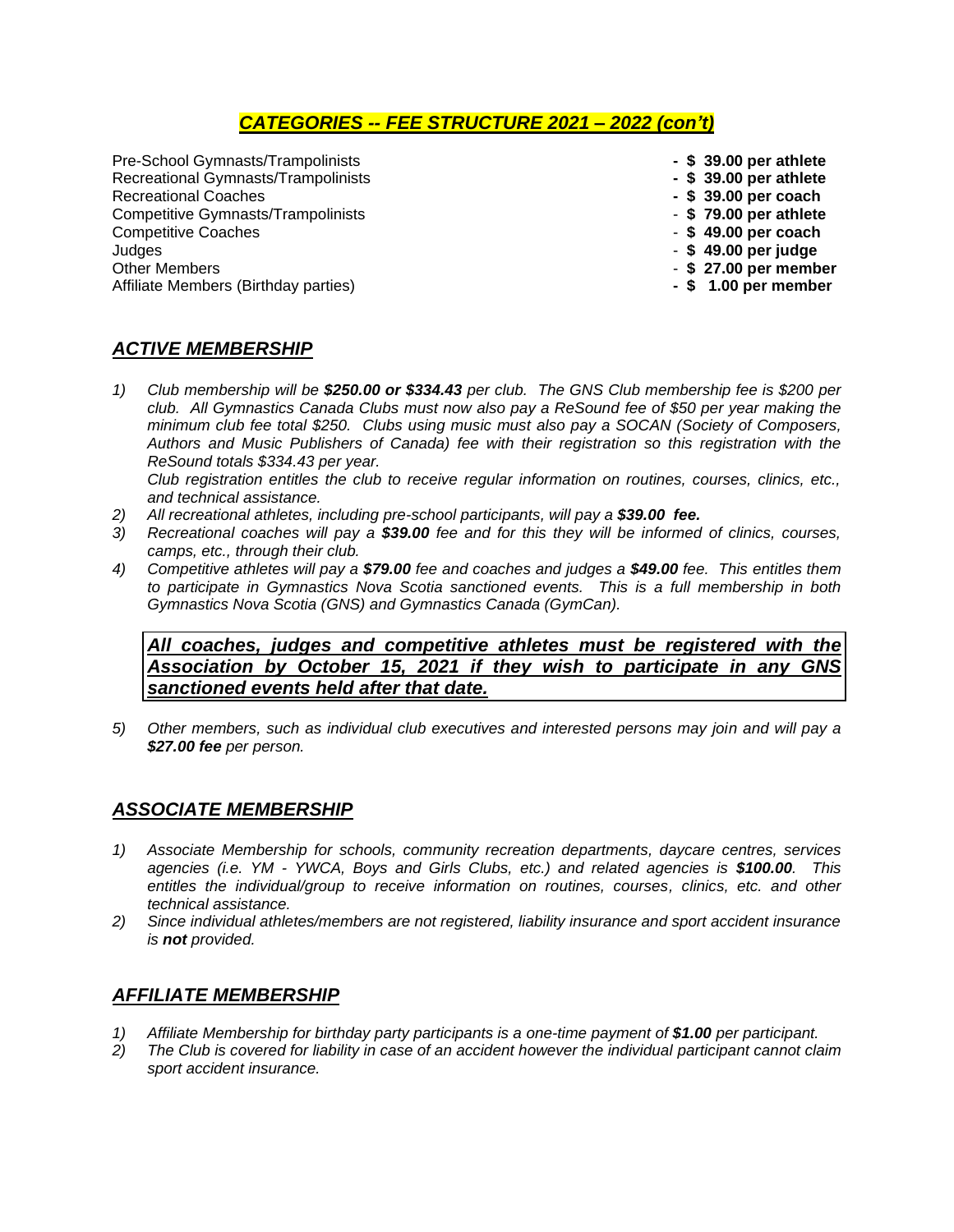# *HOW TO REGISTER*

*1) Registration should be completed by computer.*

#### *2) Registration process:*

*i) The required registration information may be recorded on the attached file in a format similar to previous years. I will send the file as an attachment and you can return your member lists as an e-mail attachment. The file or attachment has a database set up in Microsoft Excel (Member 2020-2021). If your computer system will not adapt to this software (Microsoft Excel) simply record the data on your own database program and save it as a .dbf file.* 

*You must use the following 24 column divisions if creating your own database:* 

| Club               | E-mail address             | Coach NCCP#                      |
|--------------------|----------------------------|----------------------------------|
| <b>Last Name</b>   | Gender                     | <b>Coach RIS Number</b>          |
| <b>First Name</b>  | Birthdate (d, m, yr)       | Gymnast (G)                      |
| <b>Address</b>     | <b>GNS#</b>                | <b>Gymnast Division (C or R)</b> |
| City               | Coach (C)                  | Tramp or Tumb (T)                |
| <b>Province</b>    | <b>Coach Disc Artistic</b> | Tramp or Tumb Division (C or R)  |
| <b>Postal Code</b> | <b>Coach Disc T&amp;T</b>  | Judge $(J)$                      |
| <b>Phone#</b>      | Coach Div (C or R)         | Vol or Bd Member (M)             |

*Please fill in all letters that apply for example: If a competitive gymnast is also a recreational artistic coach and a recreational trampolinist as well as a judge, you would fill in the following letters under the appropriate categories:*

|   |         |  | Coach Coach Disc. Coach Div Gymnast Gym Div Tramp or Tumb T Div Judge |  |
|---|---------|--|-----------------------------------------------------------------------|--|
| C | A R G C |  |                                                                       |  |

*This will facilitate a faster processing of the registration information as the data will simply be copied and pasted to the GNS member database.It will also ensure that we can do proper reporting as part of our provincial funding and therefore receive the appropriate amount of funding for our participation numbers.* 

- *ii) assign each registrant a GNS number;*
- *iii) issue the registrant the corresponding membership card- numbers included (cards only included if requested);*
- *iv) return the completed spreadsheet to the GNS office via email and send the registration payment with summary sheet via regular mail.*

#### *3) Continuing Registration:*

*Further registrations should be completed in the same manner as the initial registration but please only send new registrations and not your complete list. It is anticipated that most active clubs will have an initial registration, followed by periodic further registrations, according to their particular terms or sessions. The GNS office has attempted to provide for this by providing each club in advance with a number of GNS numbers equal to or greater than its registration last year. However, in the event that any club anticipates a shortage of cards or numbers, you should contact the GNS office immediately so that adjustments can be made.*

*5) Please forward all completed registration material, together with fees, to:*

*Gymnastics Nova Scotia 5516 Spring Garden Road, 4th floor Halifax, Nova Scotia B3J 1G6 E-mail: gns@sportnovascotia.ca*

*\*\*NOTE\*\* No Registration is effective until fully completed registration forms and full payment are received by the GNS office.*